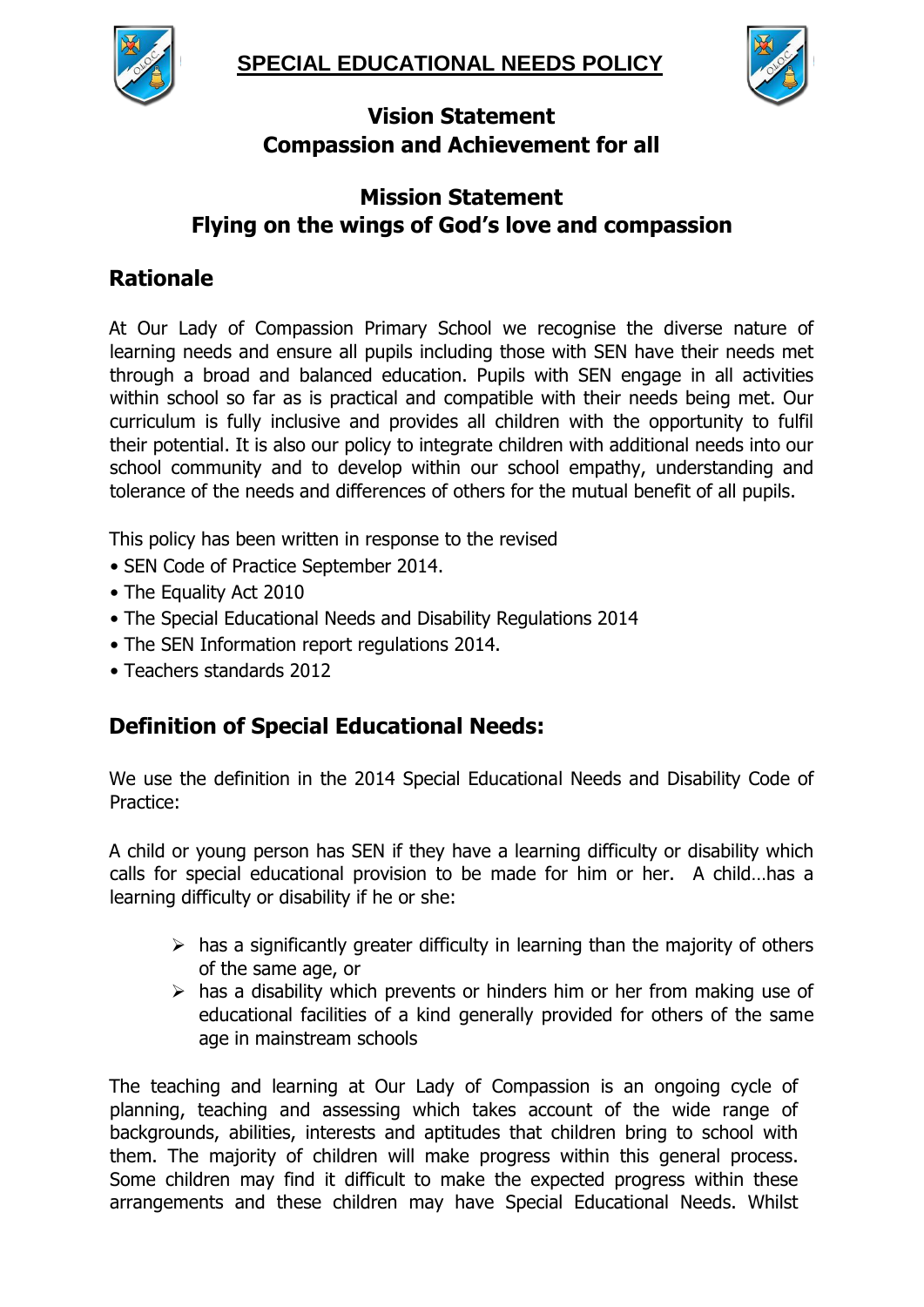many factors contribute to the range of difficulties experienced by some children, we believe that much can be done to overcome them by parents, teachers and pupils working together.

Children's needs may include:

- 1. Communication and interactive difficulties
- 2. Cognitive and learning difficulties
- 3. Behavioural, emotional and social difficulties
- 4. Sensory or Physical difficulties

Our school has a whole school approach to learning and our guiding principle is one of inclusion. It is the responsibility of every member of staff to meet the needs of all pupils, regardless of gender, race, ability or disability by offering a differentiated curriculum through a range of teaching styles, strategies, support and resources.

### **AIMS**

It is the aim of the school to enable all children to make a valued contribution to the life of the school and to create an environment, which builds self-esteem, confidence and independence. We have high expectations of achievement and aim to provide opportunities for all pupils to experience success. It is the responsibility of all members to meet the needs of all children in their care including those with special educational needs.

### **Objectives**

Our school will endeavour to;

- 1. Identify and support pupils with special educational needs
- 2. Enable pupils with special educational needs to make the greatest possible progress through access to a broad and balanced curriculum through quality first teaching.
- 3. To provide a differentiated curriculum appropriate to the individual's needs and ability.
- 4. We will also provide additional support to those pupils with the greatest level of need and will seek advice from specialist services if necessary.
- 5. Work in partnership with outside agencies, parents and the pupil to ensure the most appropriate provision is made.
- 6. Provide relevant training and support for all staff to enable them to work effectively with children who have special educational needs;
- 7. Involve the pupil in any assessment and decision-making taking into account their age, maturity and capability;
- 8. Promote positive and constructive attitudes to children with special educational needs and to celebrate achievement and diversity.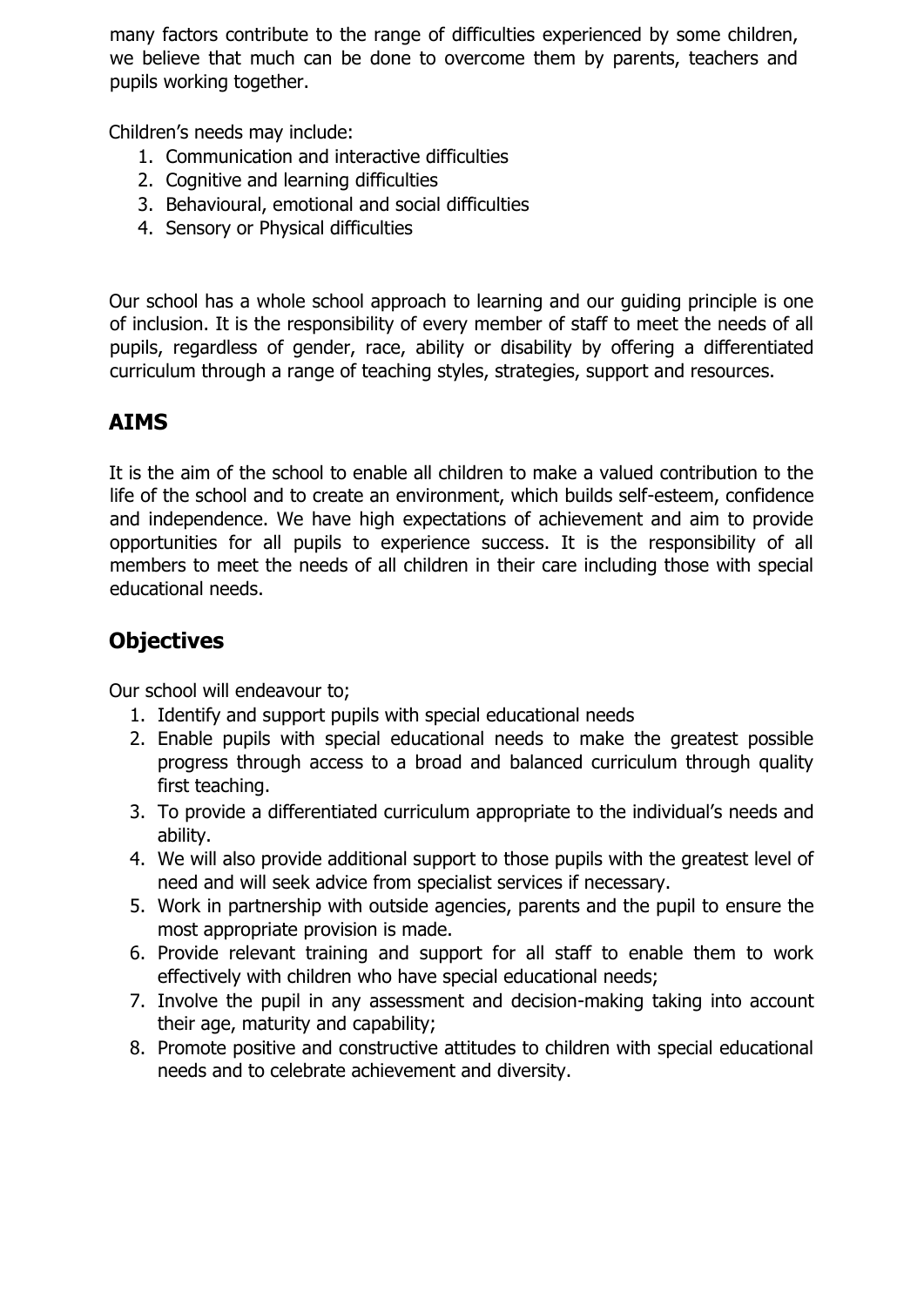### **SEN Admissions**

The school will endeavour to admit all children, whose parents wish them to be educated at Our Lady of Compassion, regardless of special educational needs and who meet the criteria outlined in our school admissions policy.

### **Roles and Responsibilities - School Staff**

There is a designated Governor responsible for Special Educational Needs Mrs Rosila Felix

The Special Needs Co-ordinator (SENCO) meets with class teachers to review pupil profiles, PIVATS assessments and any Special Educational needs plans (SEN plans). These plans are used to record what is additional to or different from work that is already differentiated. The progress of all children with special educational needs is monitored and documented. The SENCO and subject co-ordinators will advise class teachers on differentiation of work and provision to ensure progress is made.

#### **SEN Plans:**

Strategies for pupils' progress will be recorded in the SEN plans containing information:

These include:

- Short-term targets
- Who it is delivered by
- Teaching strategies
- Provision made
- Date for review
- Success and/or exit criteria
- The outcomes recorded at review

The SEN support plans will record only that which is different from or quality first teaching within the curriculum, and will concentrate on three or four individual targets that closely match the pupil's needs. The SEN support plans will be discussed with the pupil and the parent. IEP's are reviewed regularly with parents and school staff.

Teaching Assistants are expected to provide support for the class teacher and will receive relevant training in order to do so. The planning of work and organisation of provision is the responsibility of the class teacher, input from teaching assistants will make a valued and positive contribution to the planning and assessment for children who have additional needs.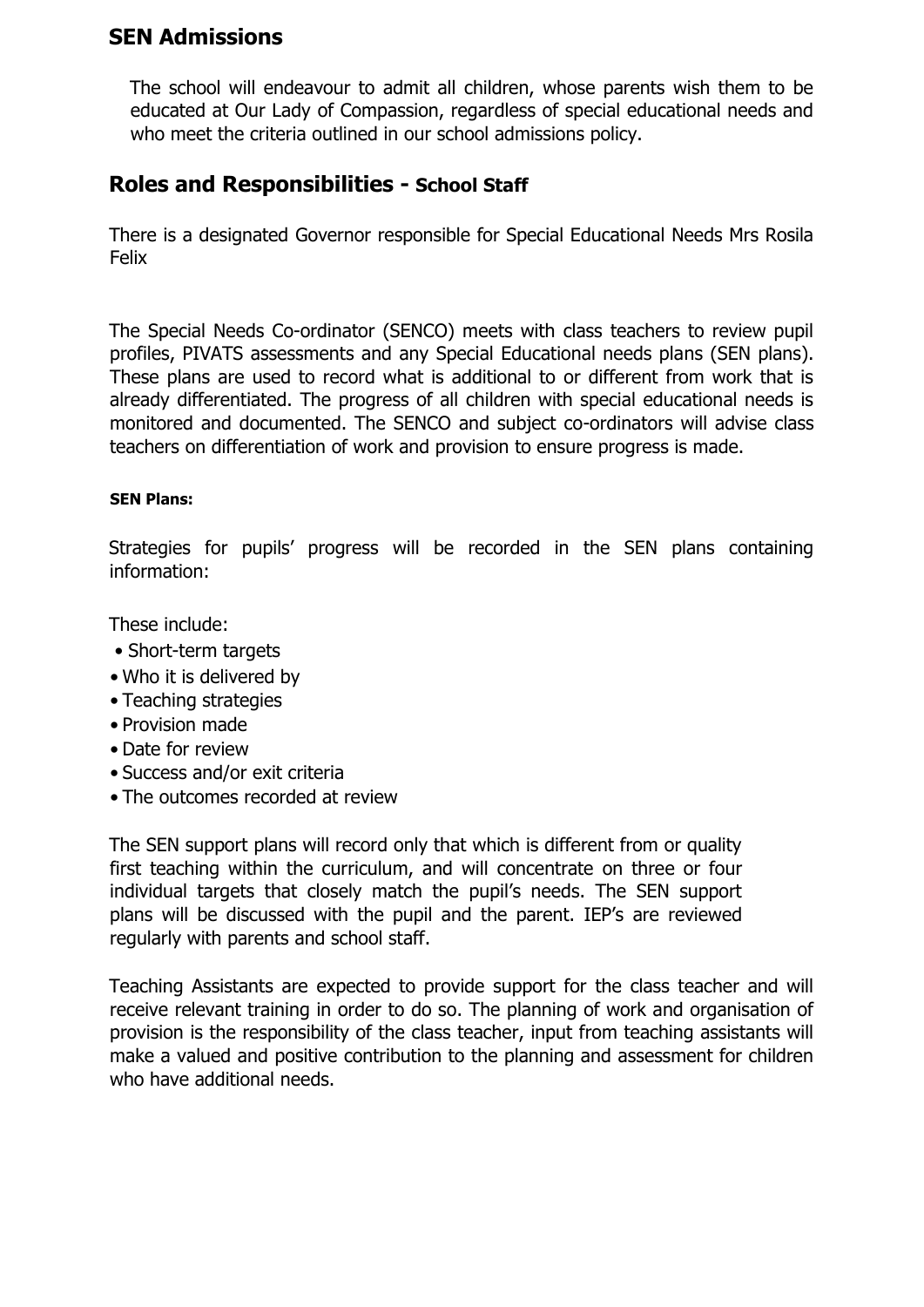### **Outside Agencies**

The school works with a range of outside agencies and is able to access advice, direct support, training and resources from them. We recognise our responsibility to work in close partnership with such agencies to ensure a pupil's needs may be met within our school.

# **Sefton Advisory Inclusion Service (SENIS) (Inclusion Advisor) – Mrs Sophie Walsh**

- Attends termly planning meetings to discuss progress of children and any giving cause for concern
- Supports High Needs Funding applications
- Monitors Children with High Needs Funding
- If requested, carries out assessment of children who have been identified by the school
- Provides support and training when needed
- Supports whole school projects relating to Special Educational Needs
- Has regular contact with SENCO

# **Sefton SEN Inclusion Service** (SEPPS) **(Educational Psychologist) – Dr Trica Lunt**

- Attends termly planning meetings
- Provides formal assessment when required
- Provides training for staff
- Reviews progress, reports to parents & school
- Supports applications for High Needs Funding And Educational Health Care applications

### **Early Years Advisory Teacher**

- Provides support and advice for school
- Assesses children and reports to parents and school
- Regularly reviews progress of children
- Sets targets and liaises with other agencies involved

# **Speech Therapist, Occupational Therapist, Physiotherapist and Behaviour services**

- Meets with class teachers/SENCO to discuss progress of children
- Attends school to provide assessment and advice for children
- Supports children in the school
- Provides programmes of work to be followed by class teacher or teaching assistant
- Attends annual reviews or provides written reports for children
- Provide training for staff if needed and requested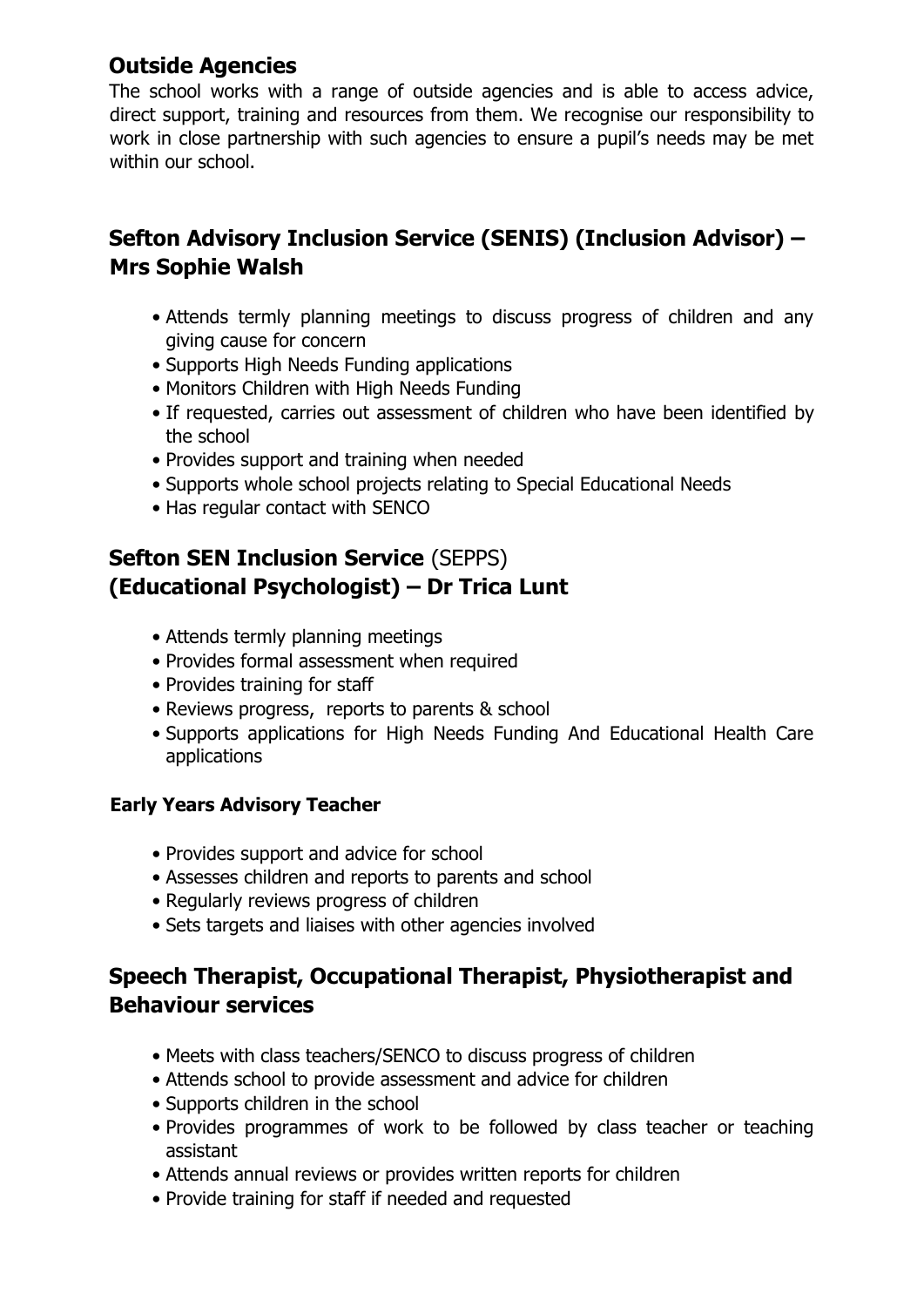## **School Nurse/ Community Paediatricians and Other Health Professionals**

- Attends school to test sight and hearing
- Available to give advice on health issues or concerns for the school
- Provide assessments of children
- Provides training for staff on specific issues
- Provides a link with parents on health related issues
- Supports referrals

### **Link Nurse**

- Provides a link to Consultant Community Paediatrician and Child and Adult Mental Health services (CAMHS)
- Access to training for Staff

### **Pupil Involvement**

Our aim is always to involve pupils in taking responsibility for their own learning through active participation in target setting. Class teachers and children work in partnership to identify areas for improvement. This applies to children with special educational needs and where appropriate they will be encouraged to review their own progress and to be involved in the discussion with parents and other professionals regarding provision.

### **Parental Partnership**

Our Lady of Compassion school staff believes that parents have a crucial role to play in the educational progress of their children, this is particularly so when a child has special educational needs. The effectiveness of the school's action will be directly affected by the involvement of parents. At all stages in the educational process the parents will be consulted and their views and wishes taken into account. We will ask parents to take an active role in their children's learning at home and will keep them informed of their child's progress at frequent intervals. The SENCO and school will try to ensure that parent's anxieties or concerns about their child may be experiencing are kept to a minimum by operating an open door policy and good channels of communication. Parents will be made aware of the Parent Partnership Service whose role it is to support parents and offer advice and information.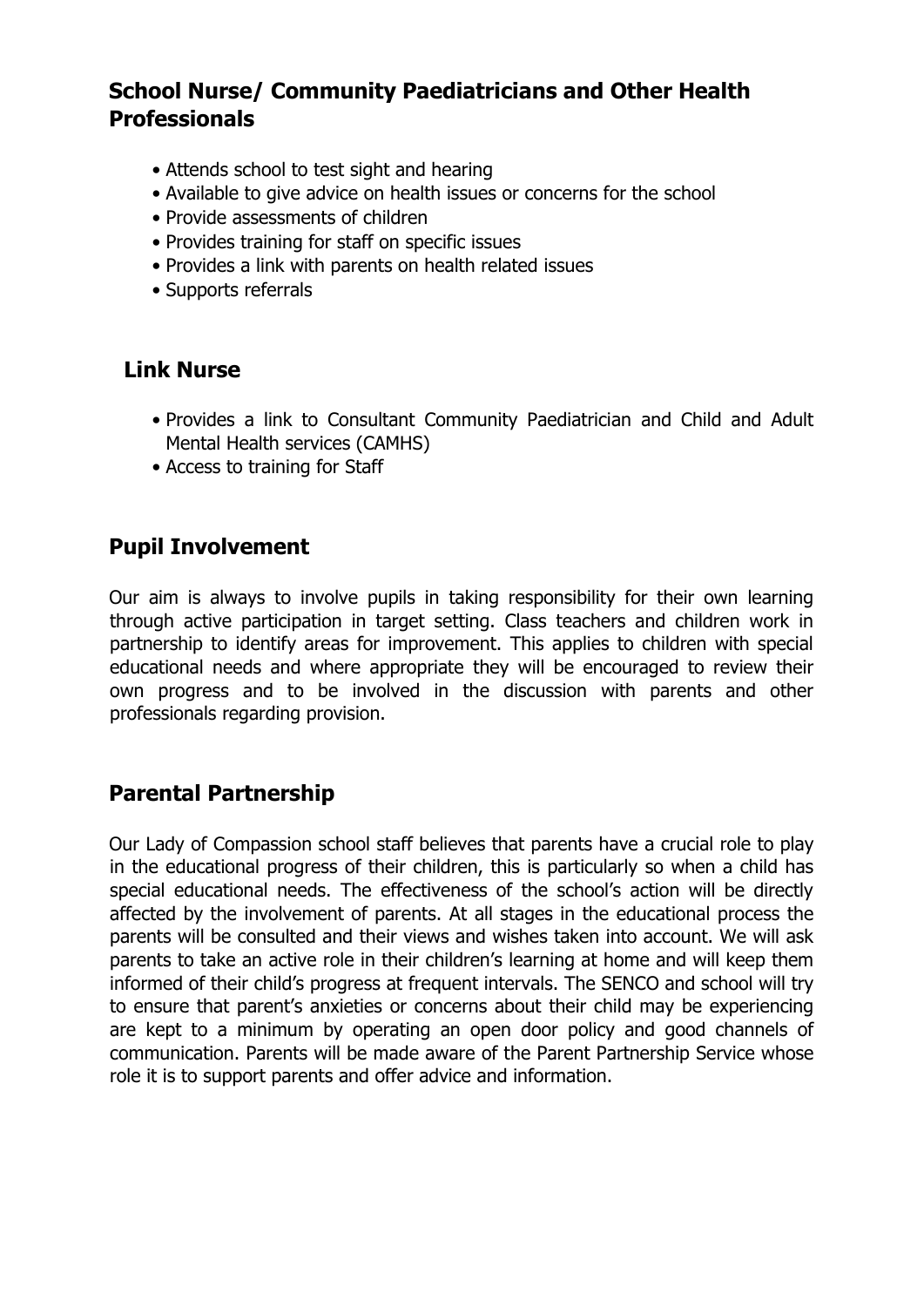# **Role of the SENCO**

#### **The key responsibilities of the SENCO may include:**

- overseeing the day-to-day operation of the school's SEN policy
- Involvement in co-ordinating provision for children with SEN
- liaising with the relevant designated teacher where a looked after pupil (LAC) has **SFN**
- advising on the graduated approach to providing SEN support
- Working with the SLT on the deployment of the school's delegated budget and other resources to meet pupils' needs effectively
- liaising with parents of pupils with SEN
- liaising with early years providers, other schools, educational psychologists, health and social care professionals, and independent or voluntary bodies
- being a key point of contact with external agencies, especially the local authority and its support services
- liaising with potential next providers of education to ensure a pupil and their parents are informed about options and a smooth transition is planned
- working with the headteacher and school governors to ensure that the school meets its responsibilities under the Equality Act (2010) with regard to reasonable adjustments and access arrangements
- ensuring that the school keeps the records of all pupils with SEN up to date

# **Identification**

The early identification, assessment and provision for any child who may have SEN are vitally important. We believe that early identification and intervention, in many cases, prevent significant difficulties developing and more easily identify those for whom additional support will be required.

Pupils will usually be identified by:

- Class teacher
- Parents
- Outside agencies

All teachers have an overall responsibility for the identification of a child with special educational needs, to report it to the SENCO and to consult with the child's parents.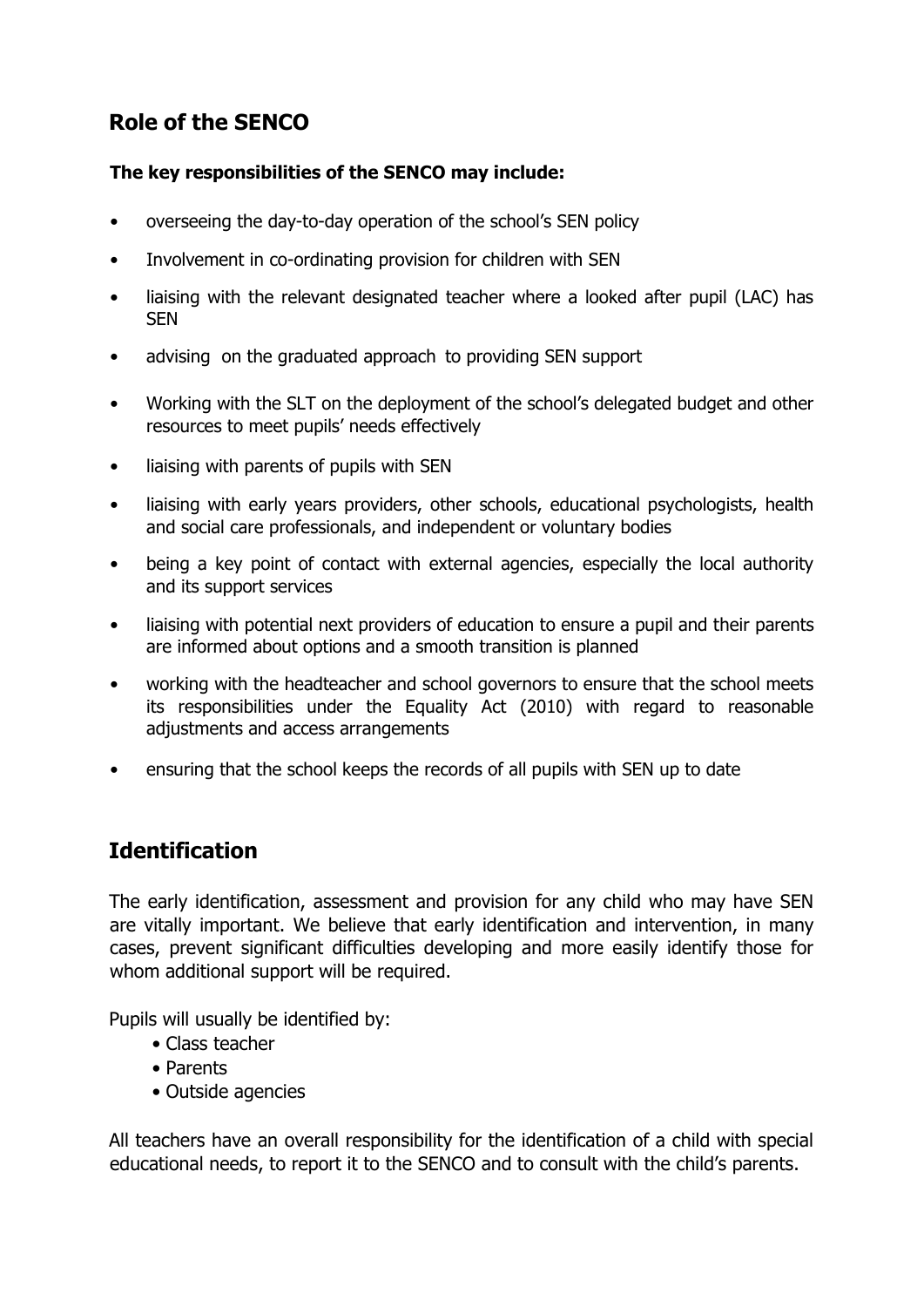# **All teachers should:**

- Be aware of the range of needs that may arise in school
- Collect any evidence required including results of assessments to allow the child to show what they know, understand and can do as well as any difficulties.
- Be responsible for assessing the suitability of materials used in their delivery of the curriculum.
- Use information rising from the child's previous educational experience to provide starting points for the development of an appropriate curriculum for the child.
- Identify and focus attention on the child's skills and highlight areas for early action to support the child within the class.
- Ensure that ongoing observation and assessment provide regular feedback to parents about the child's achievements and experiences and that the outcomes of such assessments form the basis for planning the next steps of the child's learning.
- Attend courses and training to acquire knowledge to support the child.

# **Early Years**

A child may enter nursery or Reception classes having already been identified as having special educational needs and be placed at Early Years Action or Action plus. The pre-school advisory teacher and school staff will work in partnership to provide the appropriate level of support. The outcome of any assessment or observations may also indicate areas of concern and may alert teachers to children who have particular difficulties, some of whom may have special educational needs.

### **Implementing SEN support at Our Lady of Compassion**

 The process for implementing SEN support is described in the new Code of Practice as the 'Graduated Approach' and has four stages:

# **Assess**

School will gather all information available to gain an accurate picture of the child's needs. This could include teacher, pupil, parent and outside agencies and will provide information such as attainment, learning styles, and projected targets. A Record of Concern is completed initially and used to discuss primary concerns with the relevant personnel.

# **Plan**

A 'Pupil Profile' (support plan) will be put into place to outline strategies that will be used in order to achieve specific measurable outcomes. Parents and children's views will be considered during the devising of the plan Which will include: Quality First Inclusive Teaching approaches that are effective to enhance pupil's learning. Proven interventions that have been identified to achieve specific targets- how they will be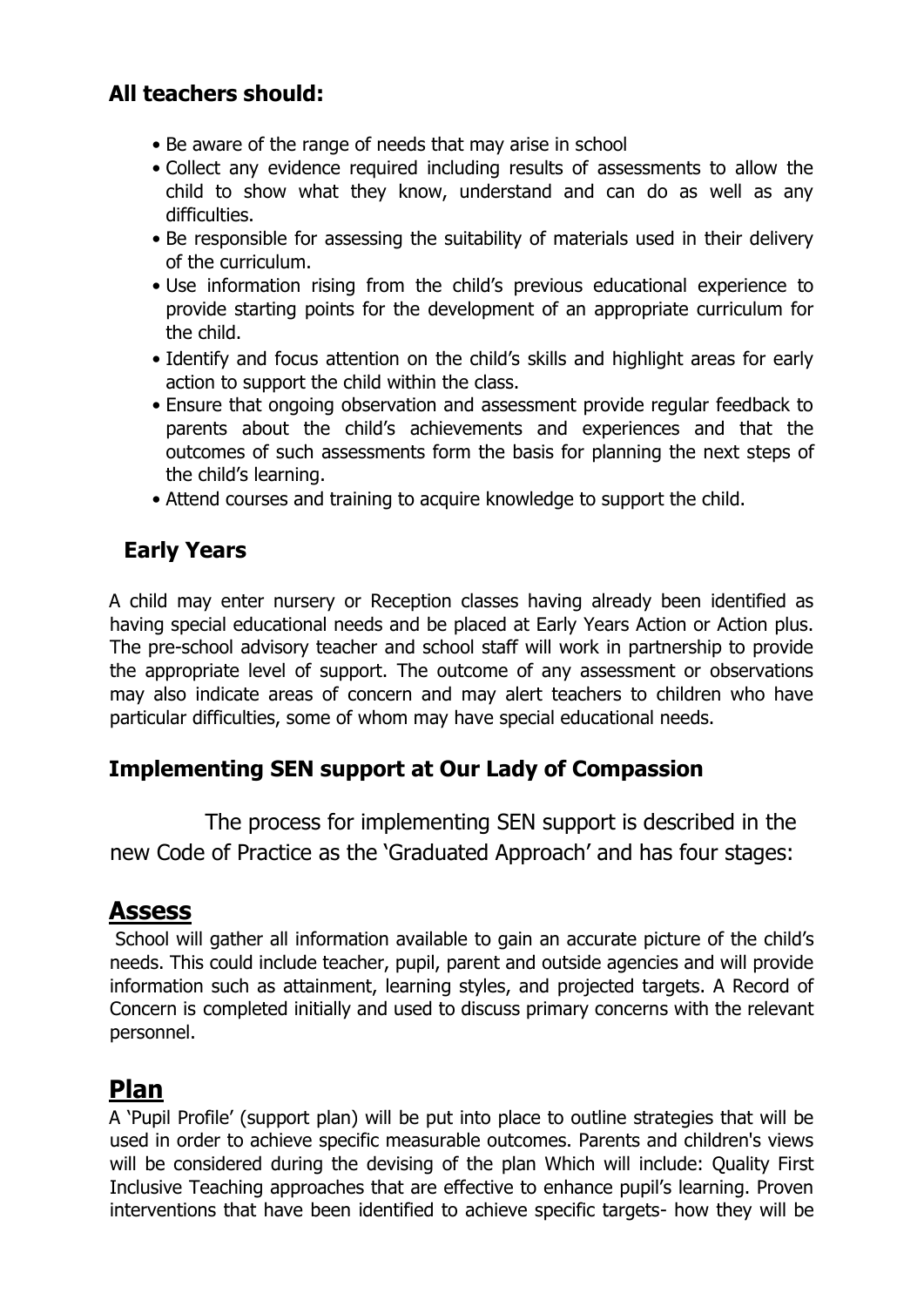delivered and monitored. Any focused support from a teaching assistant in class. This should be purposeful, with the ultimate aim to develop the pupil's independence and maximise pupils contact with his/her class teacher. Resources to ensure access to curriculum or environment

# **Do**

Once pupils have a Pupil Profile, this becomes a working document which can be annotated on a regular basis to show progress towards outcomes and new targets set. Adjustments can be made as necessary. The class teacher manages the plan and actions. They will be accountable for the outcomes and should they feel the plan is not working at any time need to ensure they talk to the SENCO and SMT for further advice.

# **Review**

A review will take place within a timescale, interventions will be evaluated along with the view of the child and parents. The plan can be adapted or a new one devised to enable the pupil to achieve their next steps in learning. At the review further options may be put into place: Advice or assessment may be requested from outside agencies. Top up funding may be requested from the LEA if the cost of support goes beyond the £6,000 threshold provided by schools. This is accessed through a high needs application which shows an efficient plan that is likely to succeed. Parents and or school can apply for an Educational Health Care Assessment if the pupil is still not making progress, despite the school taking a graduated approach with relevant actions over time.

# **Moving to an EHCP (Education, Health and Care Plan)**

If children fail to make progress, in spite of high quality, targeted support at SENS, we may apply for the child to be assessed for an EHC Plan. Generally, we apply for an EHC Plan if:

- The child is Looked After and therefore additionally vulnerable
- The child has a disability which is lifelong and which means that they will always need support to learn effectively
- The child's achievements are so far below their peers that we think it likely that the child may at some point benefit from special school provision.

Children, who we think will manage in mainstream schools, albeit with support, are less often assessed for EHC Plans. Having a diagnosis (e.g. of ASD, ADHD or dyslexia) does not mean that a child needs an EHC Plan.

If the application for an EHC Plan is successful, a member of the Local Authority will call a meeting for parents, the child and the school together with any health or social care professionals who are involved with the family. The meeting will record the child's strengths, their dreams and aspirations as well as the barriers they face. Following the meeting, the LA will produce the EHC Plan which will record the decisions made at the meeting.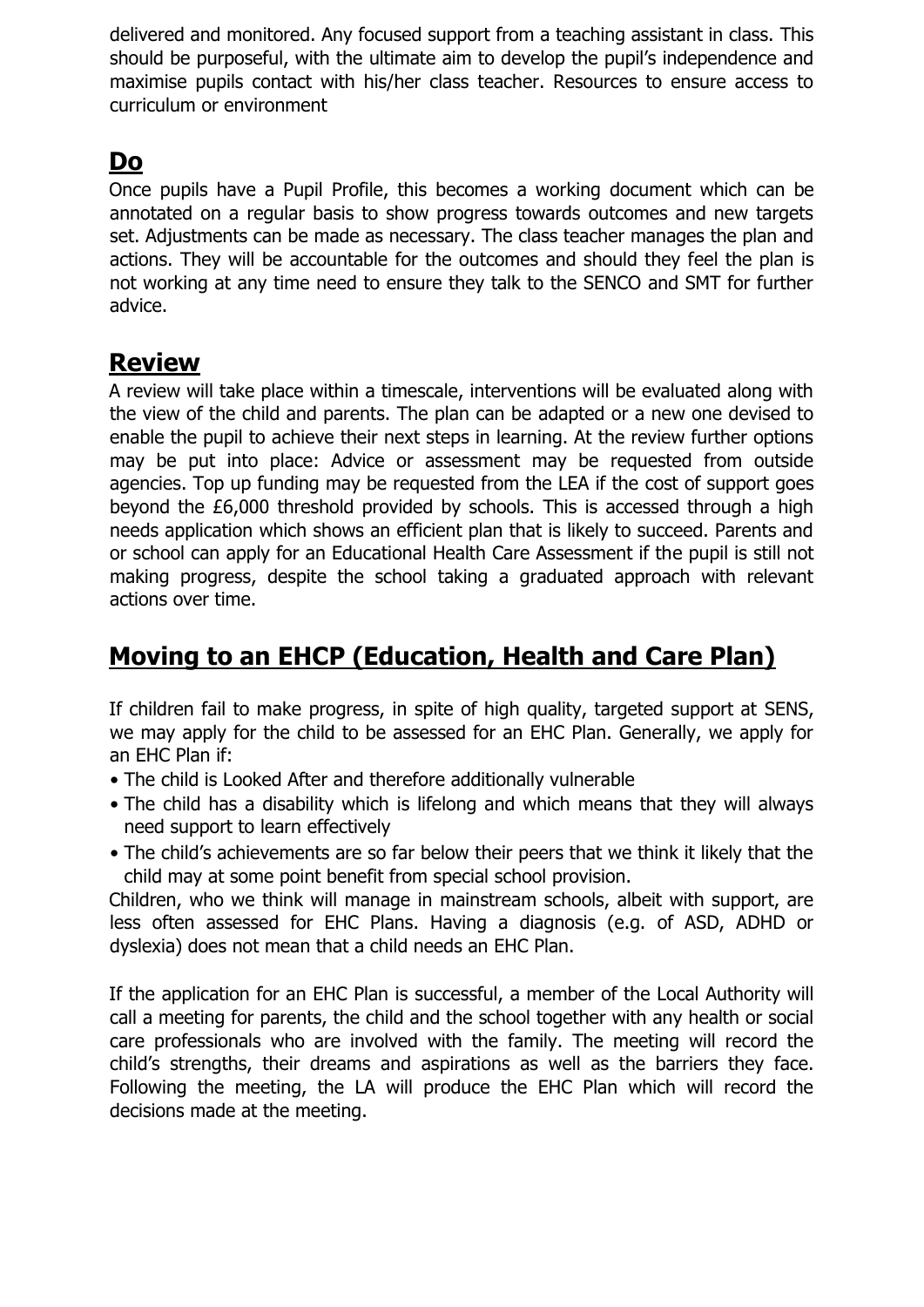# **Children with social, emotional and mental health needs**

Behaviour is not classified as an SEN. If a child shows consistent unwanted behaviours, the class teacher will assess the child's needs, taking into account family circumstances and the child's known history of experiences. If the child's behaviour is felt to be a response to trauma or to home-based experiences (e.g. bereavement, parental separation) we complete an Early Help Plan with the family and support the child through that process.

If parents and school are concerned that the child may have mental health needs, we encourage parents to ask their GP for a referral to CAMHS.

If the child is felt to have long-term social, emotional or mental health needs- for example with anger management- the school offers a range of social skills or therapeutic interventions including the Heartmath program and access to a play therapist. These are generally delivered by trained TAs who develop good, trusting relationships with the children.

### **Staff Development**

The SENCO, in consultation with senior management, will be responsible for the coordination of training for staff within the area of special educational needs. The SENCO will contribute to ongoing staff training through staff meetings and other INSET as needs are identified.

### **Resources**

The school has a range of available resources to assist with the support of children with special educational needs. The SENCO ensures that any specialist equipment is made available for specific children either through purchase or by accessing other services for items on loan. Staff are responsible for the equipment whilst the child is in their class.

### **Pupil Progress**

There is a whole school approach to recording and measuring pupil progress, taking account of the development through the foundation stage, key stages one and two and enhanced for children with SEN by the records kept by the SENCO. Teachers make notes on their weekly plans to indicate where children have not reached or exceeded learning objectives. This informs the next set of plans.



All pupils have an Assessment File located in the class

and  $\cup$   $\cup$   $\cup$   $\cup$   $\cup$   $\cup$   $\cup$  PIVATS or Bsquared is an assessment tool that plots pupil progress of children working below the National Curriculum level 1C. This is used for SEN children in all year groups to enable class teachers to clearly identify